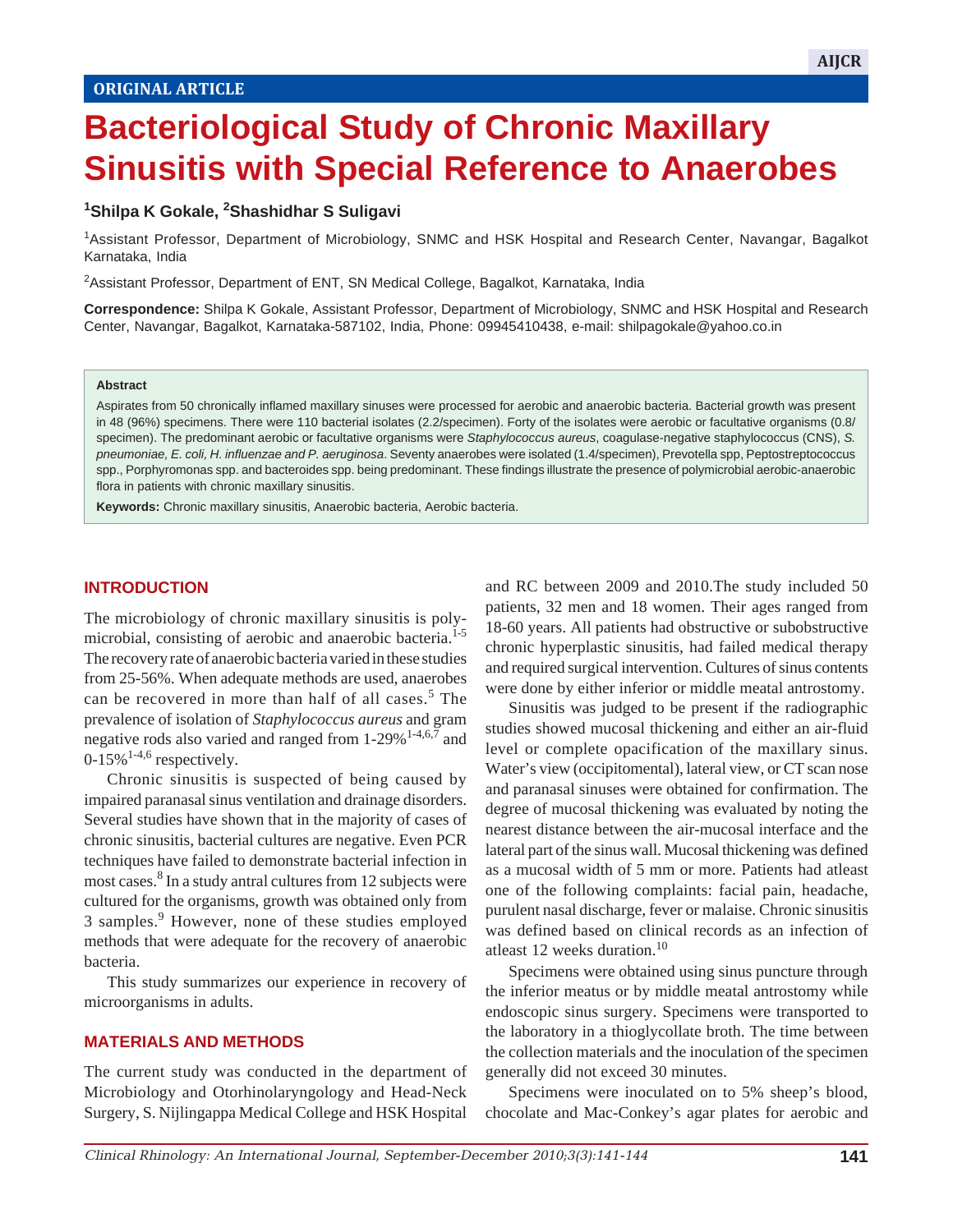facultative organisms. The plates were incubated at 37°C aerobically (Mac-Conkey agar) or under 5% carbon dioxide (5% sheep blood and chocolate agars) and examined at 24 and 48 hours.

For anaerobes, the material was plated on to prereduced vitamin  $K_1$ -enriched Brucella blood agar, an anaerobic blood agar plate containing Kanamycin sulfate and Vancomycin hydrochloride, an anaerobic blood plate containing Colistin sulfate and Nalidixic acid.<sup>11</sup> The anaerobic plates were incubated in jars (Gaspak) and examined at 48 and 96 hours.

Anaerobic and aerobic bacteria were identified using conventional techniques. Antibiotic sensitivity testing was done by Kirby Bauer disk diffusion method using standard antibiotic disks on all aerobic/facultative organisms.

## **RESULTS**

Bacterial growth was present in 48 (96%) specimens. Aerobic or facultative bacteria were present in 8 (16%) of the culture positive specimens, anaerobic bacteria alone in 20 (40%) and mixed aerobic and anaerobic bacteria in 20 (40%). There were 110 individual bacterial isolates recovered from the 48 specimens. Forty of the isolates were aerobic or facultative organisms (0.8/specimen). The predominant aerobic or facultative organisms were *S.aureus*, CNS, *S. pneumoniae*, *E. coli*, *H. influenzae and P. aeruginosa*. *P. aeruginosa* produces bluish green pigment on nutrient agar as shown in Figure 1.

There were 70 anaerobes isolated (1.4/specimen). The predominant anaerobes were Prevotella spp., Peptostreptococcus spp., Porphyromonas spp. and Bacteroides spp., as shown in Table 1. Prevotella spp. was the commonest anaerobe isolated in our study, it produces black colored colonies on blood agar, as it is shown in Figure 2. Bacteroides fragilis growth on blood agar and



**Fig. 1:** Pigmented colonies of *P. aeruginosa* on nutrient agar

| Table 1: Bacteriology of 48 patients with chronic maxillary sinusitis |  |
|-----------------------------------------------------------------------|--|
|-----------------------------------------------------------------------|--|

| <b>Bacteria</b>            | No. of isolates |
|----------------------------|-----------------|
| Aerobic bacteria           |                 |
| <i>S.aureus</i>            | 12              |
| E.coli                     | 08              |
| <b>CNS</b>                 | 0.5             |
| P.aeruginosa               | 0.5             |
| Klebsiella                 | 0.5             |
| S.pneumoniae               | 03              |
| H.influenzae               | 02              |
| <b>Subtotal</b>            | 40              |
| Anaerobic bacteria         |                 |
| Porphyromonas spp.         | 18              |
| Bacteroides fragilis       | 14              |
| Peptostreptococcus spp.    | 13              |
| Prevotella intermedia      | 12              |
| Prevotella loescheii       | 0.5             |
| Bacteroides ureolyticus    | 0.5             |
| Prevotella melaninogenicus | 03              |
| <b>Subtotal</b>            | 70              |
| <b>Total</b>               | <b>110</b>      |



**Fig. 2:** Growth of Prevotella spp. on blood agar



**Fig. 3:** Growth of Prevotella spp. on blood agar

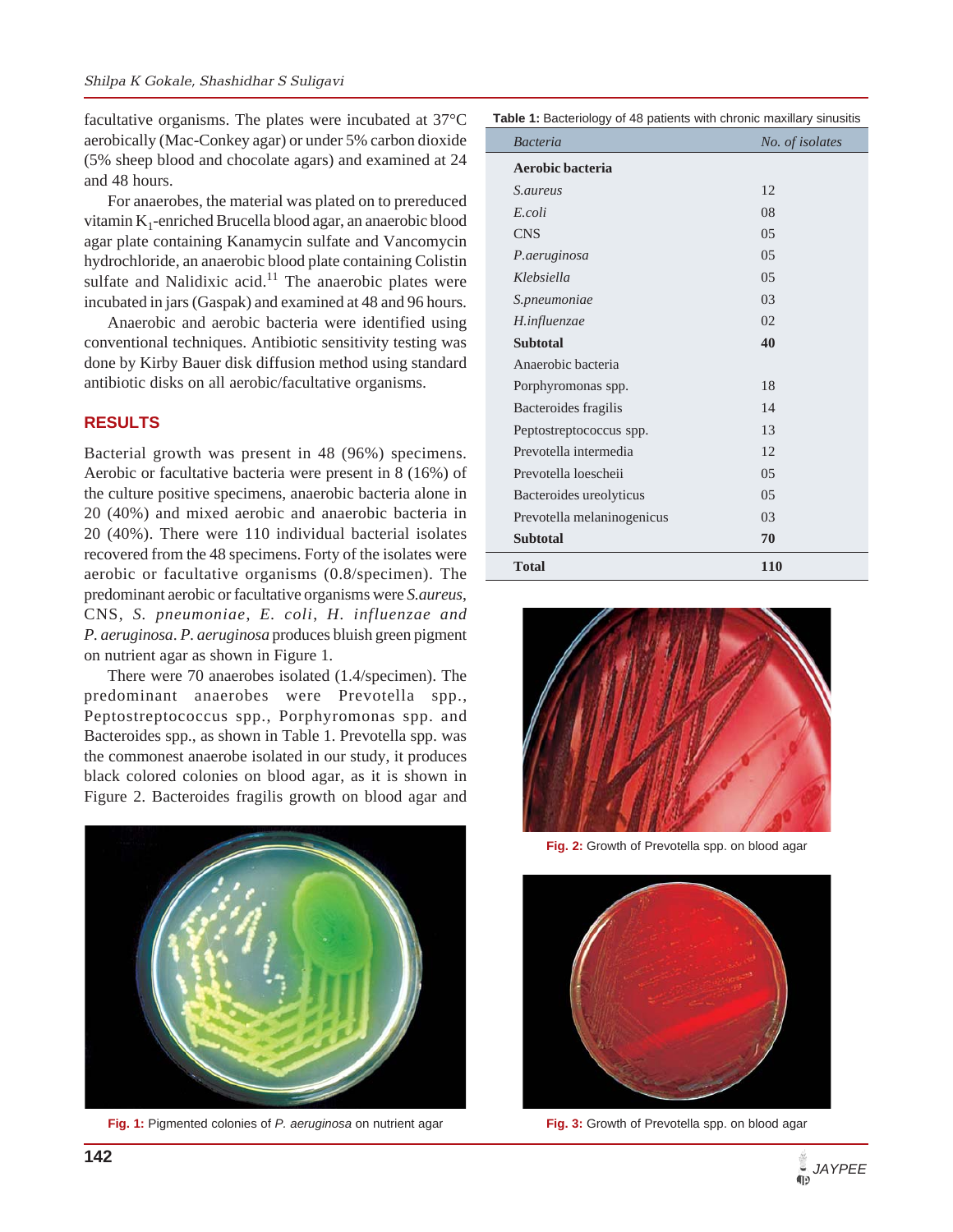

**Fig. 4:** Bacteroides fragilis on BBE agar

bacteroides bile esculin (BBE) agar is shown in Figures 3 and 4.

Antibiotic sensitivity testing was done on the aerobic isolates. The organisms were most sensitive to Cefotaxime, Amoxycillin + Clavulamic acid, Ciprofloxacin followed by Amikacin, Erythromycin and Cotrimoxazole. Sixty percent of the *S. aureus* isolates were sensitive to Oxacillin as shown in Table 2.

## **DISCUSSION**

This study report confirms findings from previous studies that demonstrate the predominance of anaerobic organisms (pigmented Prevotella, Porphyromonas, Fusobacterium and Peptostreptococcus spp.) in chronic maxillary sinusitis.<sup>12</sup> The lack of recovery of these organisms in previous studies and the inability to isolate any bacteria from most of the specimens recovered from patients with chronic maxillary sinusitis may be attributed to the lack of employment of methods adequate for the recovery of these organisms.

The frequent involvement of anaerobes in chronic sinusitis is probably related to the poor drainage and increased intranasal pressure that develops during inflammation. This can reduce the oxygen tension in the inflamed sinus by decreasing the mucosal blood flow and depressing ciliary action. The lowering of the oxygen content and pH of the sinus cavity supports the growth of anaerobic organisms providing them with an optimal oxidationreduction potential.

Aerobic organisms were isolated in 28 specimens. Commonest isolate was the *S. aureus* followed by *E.coli*, CNS, *P. aeruginosa* and *Klebsiella*. Aerobic isolates were most sensitive to Cefotaxime, Amoxyclav, Ciprofloxacin followed by Amikacin, Erythromycin and Cotrimoazole. Around 60% of *S. aureus* isolates were sensitive to Oxacillin. Isolates resistant to beta lactam antibiotics were recovered from patients, who were on systemic antibiotics within the previous 6 weeks.

Obtaining a culture of the maxillary sinus may be of particular importance, so that appropriate antimicrobial therapy directed at their specific pathogens could be administered.

## **CONCLUSION**

Obtaining a culture including both aerobes and anaerobes from a case of maxillary sinusitis is of particular importance. Isolation of anaerobic bacteria can be improved by employing newer techniques adequate for the recovery since anaerobes are the most common organisms associated with chronic maxillary sinusitis and appropriate antimicrobial therapy directed at specific pathogens could be administered.

| <b>Table 2:</b> Antibiotic sensitivity of aerobic isolates |         |          |        |  |  |  |
|------------------------------------------------------------|---------|----------|--------|--|--|--|
| Ak $\left( \frac{o}{\omega} \right)$                       | $F($ %) | $Cf(\%)$ | Ca (%) |  |  |  |

|               | Ce (%) | Ak(%) | E(%) | $Cf(\%)$ | Co(%) | Ac(%) | Ox(%) |
|---------------|--------|-------|------|----------|-------|-------|-------|
| S. aureus     | 100    | 65    | 36   | 68       | 50    | 70    | 60    |
| <b>CNS</b>    | 80     | 60    | 40   | 70       | 60    | 60    | 65    |
| S. pneumoniae | 100    | 70    | 30   | 70       | 30    | 100   | 70    |
| E. coli       | 95     | 75    | 45   | 65       | 35    | 85    |       |
| H. influenzae | 100    | 50    | 50   | 100      | 100   | 100   |       |
| p. aeruginosa | 60     | 70    | 30   | 75       | 40    | 70    |       |
| Klebsiella    | 70     | 60    | 30   | 70       | 40    | 65    |       |

Ce—Cefotaxime, Ak—Amikacin, E—Erythromycin, Cf—Ciprofloxacin, Co—Cotrimoxazole, Ac—Amoxyclav, Ox—Oxacillin

%—Percentage of strains sensitive to antibiotic.